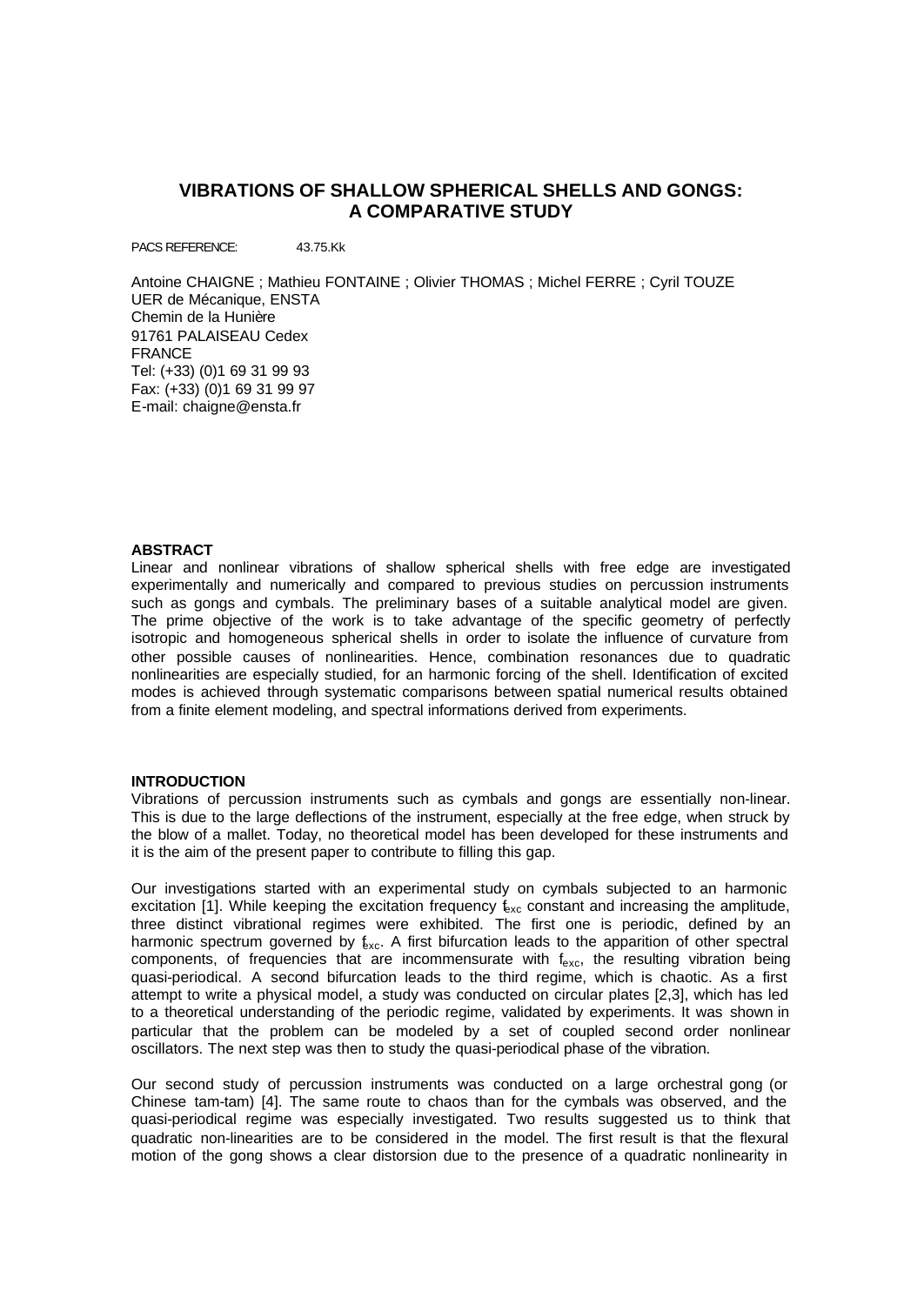the oscillators. The second result is that the observed combination of resonances are governed by frequency relations of the form:

$$
f_{\text{exc}} \approx f_n + f_m \qquad \qquad \text{or} \qquad \qquad f_{\text{exc}} \approx 2f_n \qquad \qquad (1)
$$

where  $f_{\rm exc}$  is the excitation frequency,  $f_{\rm m}$  and  $f_{\rm n}$  are eigenfrequencies of the gong. These frequency relations where also observed in the case of the cymbal [1], and are typical of quadratic nonlinearities [5]. These quadratic nonlinearities are a consequence of the curved geometry of the gong [6]. As a consequence, the flat plate model of [2] is inadequate since it exhibits cubic nonlinearities only. Our present objective is to investigate the nonlinear properties of a perfectly curved structure, of geometry as close as possible to those of gongs and cymbals, in order to facilitate the derivation of a theoretical model. The difficulties with real gongs are due to both their particular geometry and structure inhomogeneities [4]. The selected structure is a spherical cap. A number of caps, with different thickness, diameter and curvature, were especially designed in order to examine the influence of geometrical parameters on the quadratic non-linear effects. The caps are made of brass and are assumed to be perfectly homogeneous.

The next section is first devoted to an experimental linear modal analysis of the spherical caps. It enables to make several comparisons, first with circular plates, and then with the gong studied in [4]. In the nonlinear regime, several combination of resonances are reported. They are found to be similar to those observed in gongs and cymbals. In section 3, a theoretical model for nonlinear transverse vibrations of a spherical cap with free edge is presented, in order to highlight the relevant parameters of the problem. The successive steps for the resolution of the problem are described.

# **EXPERIMENTS**

The set-up is similar to the one used for the experimental study on gongs [4] and is extensively described in a more recent paper [3]. Only the main features are given here. The spherical shell is freely suspended by means of nylon threads (guitar strings). Is has been checked that the suspension does not alter significantly the values of eigenfrequencies and decay times. A small magnet is glued on the structure, and driven by a fixed coil.

#### Modal analysis



Figure 1 : Geometry of the shell. Left: cross-sectional view. Right: top view.

| <b>Shell index</b> | <b>Radius of curvature</b><br>$R$ (mm) | Thickness h<br>(mm) | $X = a^2/Rh$ |
|--------------------|----------------------------------------|---------------------|--------------|
|                    | 925                                    |                     | 98.4         |
|                    | 1515                                   | 0.9                 | 66           |
|                    | 1515                                   | ن. ا                | 39.6         |
|                    |                                        |                     |              |

Table 1: Geometrical and elastic parameters of the shells. X is a nondimensional coefficient.

The geometries of the four shells used in our experiments are shown in Fig. 1 and Tab. 1. The eigenfrequencies of the shells are measured by exciting the structure with a filtered white noise. They are compared to those derived from a theoretical model of spherical shells with free-edge found in [7]. These eigenfrequencies are written: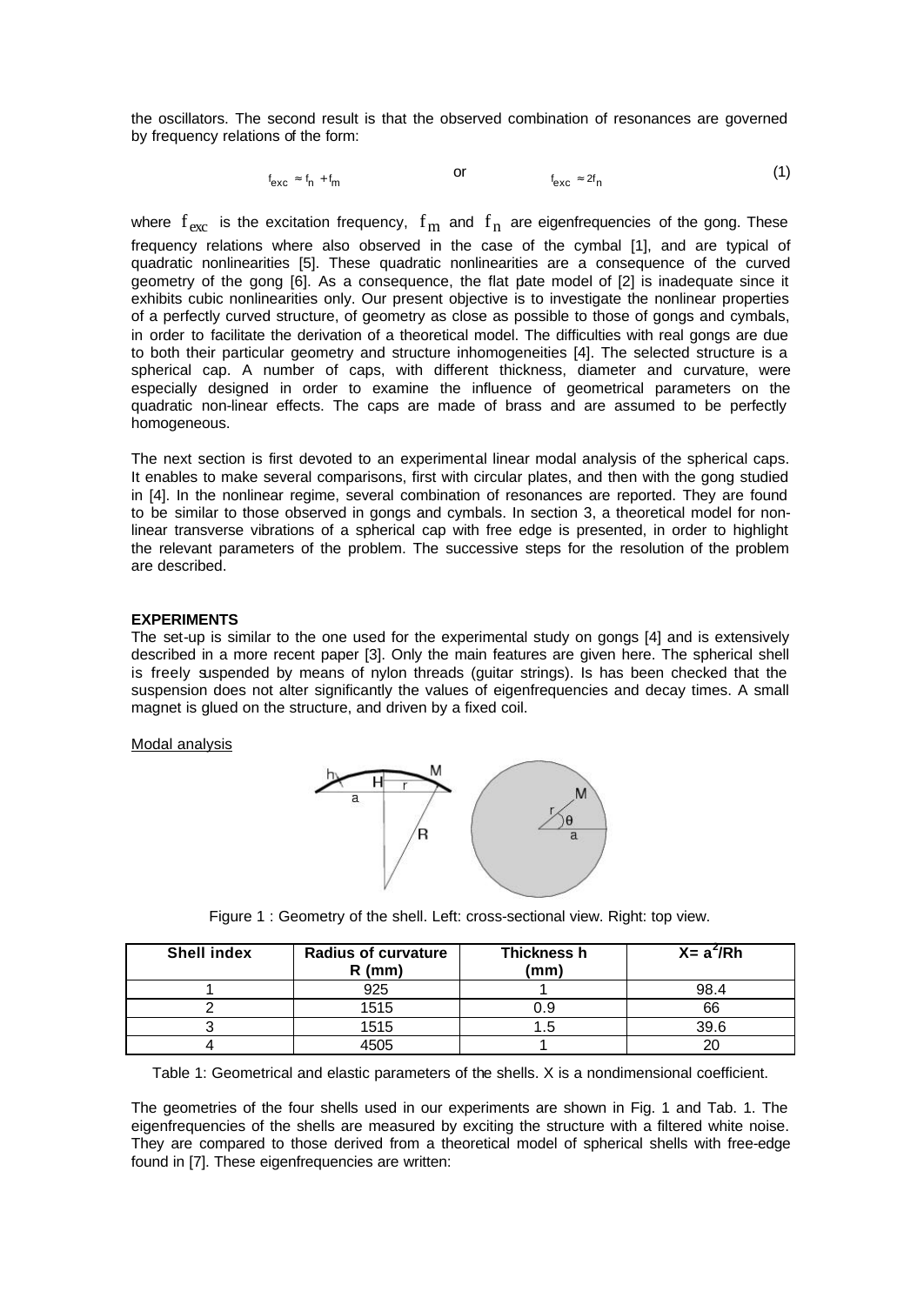$$
\dot{u}_{kn}^2 = \tilde{u}_{kn}^2 \left[ 1 + \frac{12 \left( 1 - i^2 \right)}{i \frac{4}{kn}} x^2 \right] \qquad \text{with} \qquad x = \frac{a^2}{Rh} \tag{2}
$$

In Equation (2), a is the radius, R the radius of curvature and h the thickness are (Fig. 1).  $\dot{u}_{kn}$ denotes the eigenfrequency of the shell mode with k nodal diameters and n nodal circles,  $\tilde{\bm{\mathsf{u}}}_{\bm{\mathsf{k}}\bm{\mathsf{n}}}$ denotes the corresponding eigenfrequency of the circular plate of same radius a. The coefficients  $\mu_{kn}$  are the nondimensional numbers corresponding to the eigenvalues for a circular plate with free edge [8,2]. One can see in Equation (2) that the eigenfrequencies of the shells differ from the ones of the corresponding plate through the nondimensional geometrical parameter X only. In particular, Equation (2) gives the eigenfrequencies of a thin circular plate when X=0 ( $\rm R \rightarrow +\infty$ ). In the analytical procedure, the frequencies have been first calculated nondimensionally. The density is measured in a straightforward way. The Young's modulus corresponds to a standard value for brass. The value of the thickness h is adjusted so that the theoretical frequencies fit the experimental ones. The values are listed in Table 2. Table 3 gives the values of the coefficients  $\mu_{kn}$  and the theoretical and measured shell eigenfrequencies  $\omega_{\rm kn}$ , for shell number 2 referenced in Table 1.

| <b>Material</b> | Young's mod.         | Density $\mathbf{r}$ | Radius a | Poisson's            |
|-----------------|----------------------|----------------------|----------|----------------------|
|                 | E(N/m <sup>2</sup> ) | (ka/mʾ               | (mm)     | coefficient <b>n</b> |
| Brass           | $10^5$<br>85         | $10^{\circ}$<br>7.97 | 300      | U.J                  |

| Mode index | <b>Circular plate</b><br>coefficient m | Theoretical freq.<br>(Hz) | Measured freq.<br>(Hz) |
|------------|----------------------------------------|---------------------------|------------------------|
| (2,0)      | 5.25                                   | 8.9                       | 2                      |
| (3,0)      | 12.20                                  | 21.4                      | 2                      |
| (4, 0)     | 21.6                                   | 38.1                      | 35.3 and 35.6          |
| (5,0)      | 32.28                                  | 58.7                      | 57.6 and 58.4          |
| (6, 0)     | 46.2                                   | 82.9                      | 83.2 and 83.9          |
| (7, 0)     | 62.0                                   | 110.5                     | 110.8 and 111.9        |
| (8, 0)     | 81.0                                   | 141.1                     | 141.3 and 142.0        |
| (9,0)      | 102.5                                  | 211.5                     | 208.5 and 213.4        |
| (10, 0)    | 126.5                                  | 251.5                     | 244.5 and 250.1        |
| (11,0)     | 153                                    | 293.8                     | 292.2 and 295.1        |
| (12,0)     | 182                                    | 339.5                     | 334.4 and 338.3        |
|            |                                        |                           |                        |
| (0,1)      | 9.1                                    | 342.1                     | 224                    |
| (0,2)      | 38.6                                   | 348.3                     | 354                    |

Table 2: Measured parameters of the shell.

Table 3: Theoretical and measured eigenfrequencies of spherical shell Nr 2 (X=a<sup>2</sup>/Rh=66). The first index refers to the number of nodal radii, while the second indicates the number of nodal circles.

In contrast to the case of gongs, Table 3 shows that the frequencies of a relatively large number of asymmetric modes are smaller than the lowest axisymmetric mode (0,1). This property is a consequence of essentially two facts:

- a) The edge of the shell is free, and thus its transverse motion is significantly less constrained than in the case of a gong with a stiff ring [4].
- b) The geometry of the shell is curved, which yields more stiffness than for the gong, especially in its central part. This property is also responsible for the fact that asymmetric modes with at least one nodal circle ( $k \neq 0$ ,  $n \geq 1$ ) have eigenfrequencies lower than  $f_{0,1}$ .

The asymmetric modes are grouped here by pairs, br which both configurations have almost identical eigenfrequencies. The corresponding modal shapes have the same pattern, with a quadrature spatial phase shift (see Fig. 2). This special feature comes from the fact that in a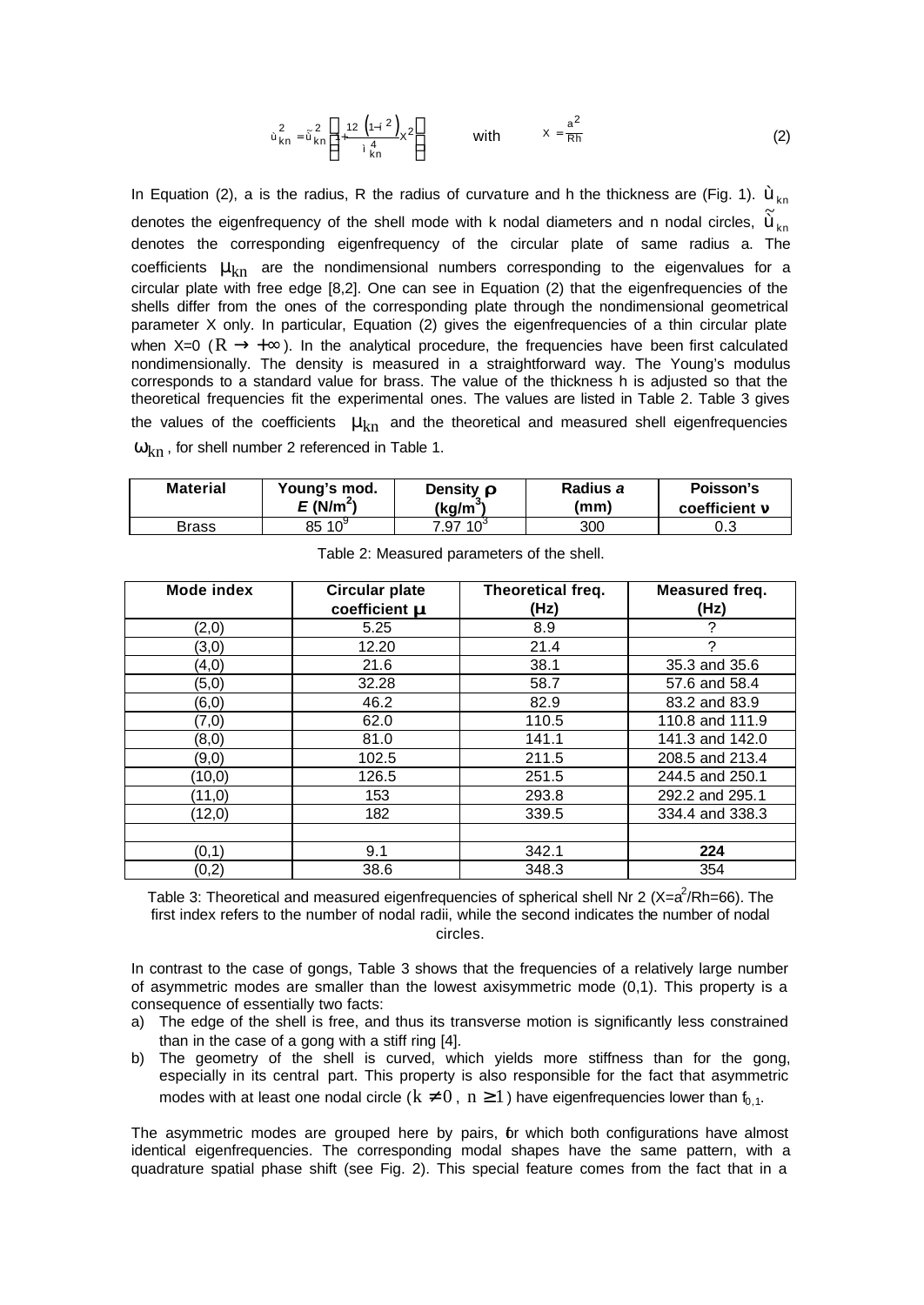perfect structure of revolution, each asymmetric eigenfrequency degenerates into two independent modes [9,2]. The slight differences between the measured frequencies of both configurations in the case of our spherical caps (see Table 3), are due to small imperfections, mainly induced by the nylon threads. They appear to be negligible with respect, for example, to the differences measured in the case of our gong [4]. This can be explained by the fact that the gong shows structural and material inhomogeneities due to hammering and thermic treatment during its making [4]. Taking into account the existence of two configurations for the asymmetric modes is essential, as these configurations are independently taking part in the combination of resonances which are usually observed [4,2].

Table 3 shows an almost perfect agreement between calculated and measured eigenfrequencies except for the lowest axisymmetric mode. This effect might be due to the presence of the magnet (0.5 g) glued at the center of the shell. However, more systematic experiments and calculations are needed here in order to validate this assumption.



Figure 2. From left to right: the two configurations of the (6,0) asymmetric mode, and modal shape of the axisymmetric (0,2) mode for the spherical cap.

| <b>Forcing frequency</b><br>(Hz) | combination of resonances<br>(Hz) | subharmonics (Hz)<br>(particular case) |
|----------------------------------|-----------------------------------|----------------------------------------|
| 224(0,1)                         |                                   | 112(7,0)                               |
| 354(0,2)                         | 318 (11,0) shifted+ 35 (4,0)      |                                        |
|                                  | 247 (10,0)+ 107 (7,0) shifted     |                                        |
|                                  | $211 (9,0) + 143 (8,0)$           |                                        |
| 444 (0,3)                        |                                   | 222(0,1)                               |
|                                  | $336(12,0) + 108(7,0)$ shifted    |                                        |

Combination of resonances in the non-linear regime.

Table 4: Summary of the most prominent experimentally observed combination of resonances.

Table 4 shows some examples of observed combination of resonances, for the cap Nr 2 (see Table 1) excited at its center with an harmonic force of frequency successively adjusted to one particular axisymmetric eigenfrequency. All combinations of resonances in Table 4 correspond to the two cases presented in Equation (1). Fig 3 shows the velocity spectrum of the cap excited at 354 Hz ( $f_{02}$ ). These phenomena are similar to those observed in cymbals [1] and gongs [4].



Figure 3: Velocity spectrum of one selected point on the cap. Fexc=348 Hz. The resonances excited through quadratic nonlinearities (see Table 4) are clearly visible.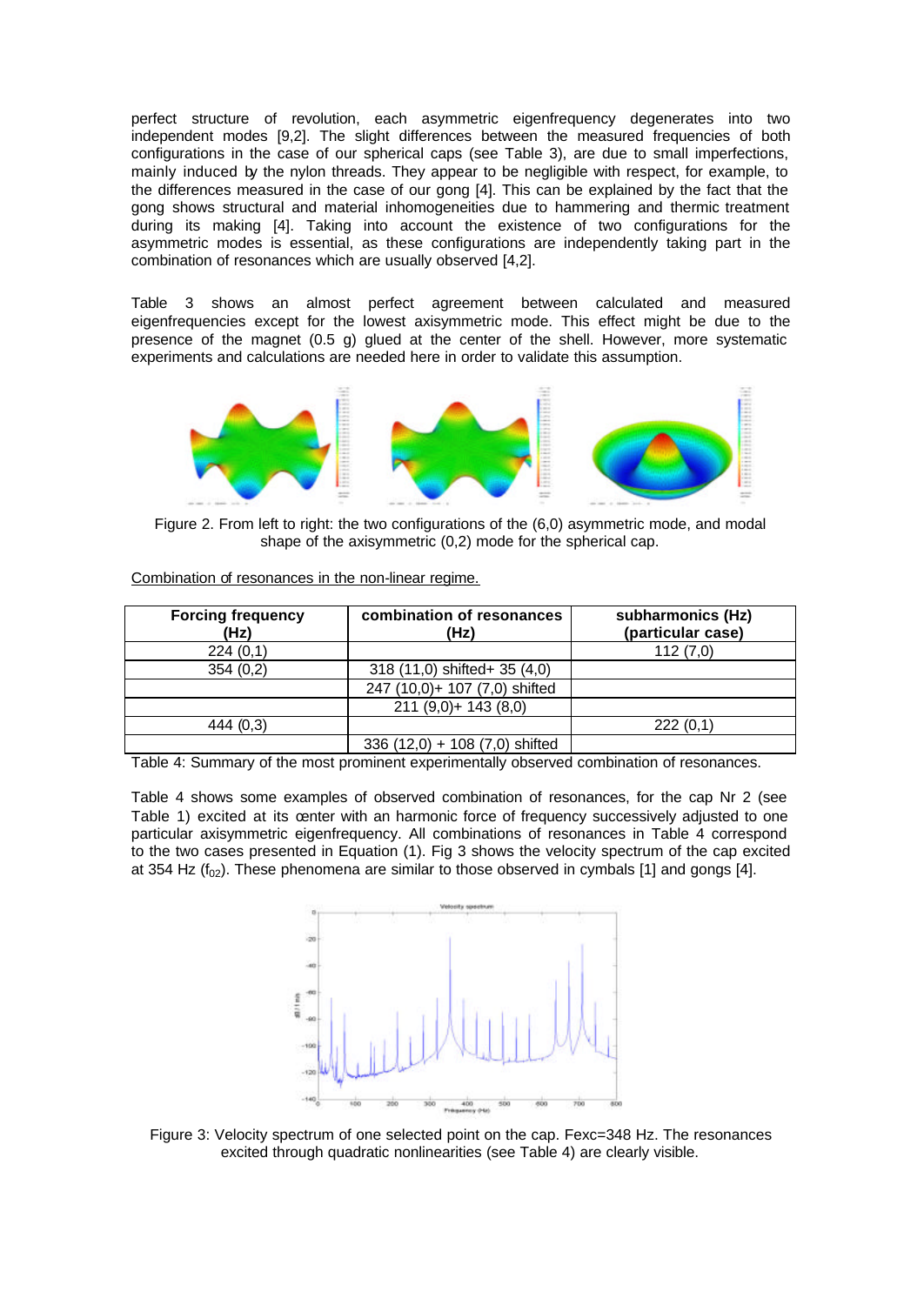## **THEORY**

### Governing equations

The nonlinear partial differential equations in polar coordinates for the spherical cap are the following [10]:

$$
D\ddot{A}^2 w - L(w, F) + \frac{1}{R}\ddot{A}F + \tilde{n}h \ddot{w} = p(r, \dot{e}, t)
$$
\n(3)

$$
\ddot{A}^2F + \frac{Eh}{2}L(w, w) - \frac{Eh}{R}\ddot{A}w = 0
$$
\n(4)

$$
L(w, F) = w_{,rr} \left( \frac{F_{,r}}{r} + \frac{F_{,\dot{e}\dot{e}}}{r^2} \right) + F_{,rr} \left( \frac{w_{,r}}{r} + \frac{w_{,\dot{e}\dot{e}}}{r^2} \right) - 2 \left( \frac{w_{,r\dot{e}}}{r} - \frac{w_{,\dot{e}}}{r^2} \right) \left( \frac{F_{,r\dot{e}}}{r} - \frac{F_{,\dot{e}}}{r^2} \right)
$$
(5)

$$
D = \frac{Eh^3}{12(1-i^{-2})}
$$
 (6)

In Equations (3)-(6), w refers to the vertical transverse displacement, F is the Airy stress function and  $p(r, \dot{e}, t)$  is the external pressure. D is the flexural rigidity. The underlying assumption are that w is of the order of the shell thickness, and that the shell is shallow (h<<a<<R). Letting R  $\rightarrow +\infty$  in Eqs (3)-(4) yields the nonlinear equations for a nonlinear plate [2]. The case  $L = 0$  corresponds to the linear spherical shallow shell model. Both conditions together lead to the well-known linear plate equations. The curvature factors (proportional to 1/R in Eqs. (3) and (4)) are responsible for a linear coupling between the transverse displacement w and the longitudinal stretching of the shell elements (which is a function of F). Equation (5) shows that  $L(w, w)$  is a quadratic function of the displacement w. As a consequence, the Airy function F is both linear and quadratic in w through (3). Similarly,  $\Delta F/R$  is a quadratic function of the displacement in (2), whereas  $L(w, F)$  has quadratic and cubic terms in w. This important feature illustrates the fact that both cubic and quadratic terms necessary coexist in the nonlinear spherical shell equations, in contrast to the nonlinear plate equations which contain cubic terms only. To summarize this discussion, one can say that the quadratic nonlinearity is due to the coexistence between the nonlinear function L and the linear curvature terms.

#### Modal projection and resolution.

The solution w is expanded onto the linear eigenmodes of the shell:

$$
w(r, \dot{e}, t) = \sum_{p=1}^{+\infty} \ddot{O}_p(r, \dot{e}).q_p(t)
$$
 (7)

where  $\ddot{\text{O}}_{\text{p}}$  is the  $\bm{\mathfrak{p}}^{\text{h}}$  modal shape. With little mathematics [11], one can show that the time functions  $q_{\text{p}}$  are solutions of a infinite set of nonlinear second-order differential equations, coupled by quadratic and cubic terms:

$$
\ddot{q}_{p} + \ddot{a}_{p}\dot{q}_{p} + \dot{u}_{p}^{2}q_{p} = -\sum_{u=1}^{+\infty}\sum_{v=1}^{+\infty}\dot{a}_{uvp}q_{u}q_{v} - \sum_{s=1}^{+\infty}\sum_{u=1}^{+\infty}\sum_{v=1}^{\infty}\tilde{A}_{suvp}q_{s}q_{u}q_{v} + Q_{p}
$$
(8)

In Equation (8),  $\ddot{a}_{p}$  and  $Q_{p}$  denote the damping coefficient and the forcing of the  $p^{th}$  mode, respectively. Coefficients  $\mathtt{\acute{a}}_{_{\mathrm{uvp}}}$  and  $\mathtt{\tilde{A}}_{_{\mathrm{supp}}}$  are functions of the modal shapes  $\ddot{\mathrm{O}}_{_{\mathrm{p}}}$  .

The next step consists of truncating the infinite set of Equation (8) by assuming that the forced vibration of the shell is governed by a finite number of modes only [5]. The quasi-periodic regime corresponding to a subharmonic resonance between mode  $(0,1)$  and mode  $(7,0)$ , for example, is governed by three oscillators: the first oscillator corresponds to mode (0,1) (of frequency  $f_{o1}$  = 224Hz ), and the two other oscillators correspond to the two configurations of